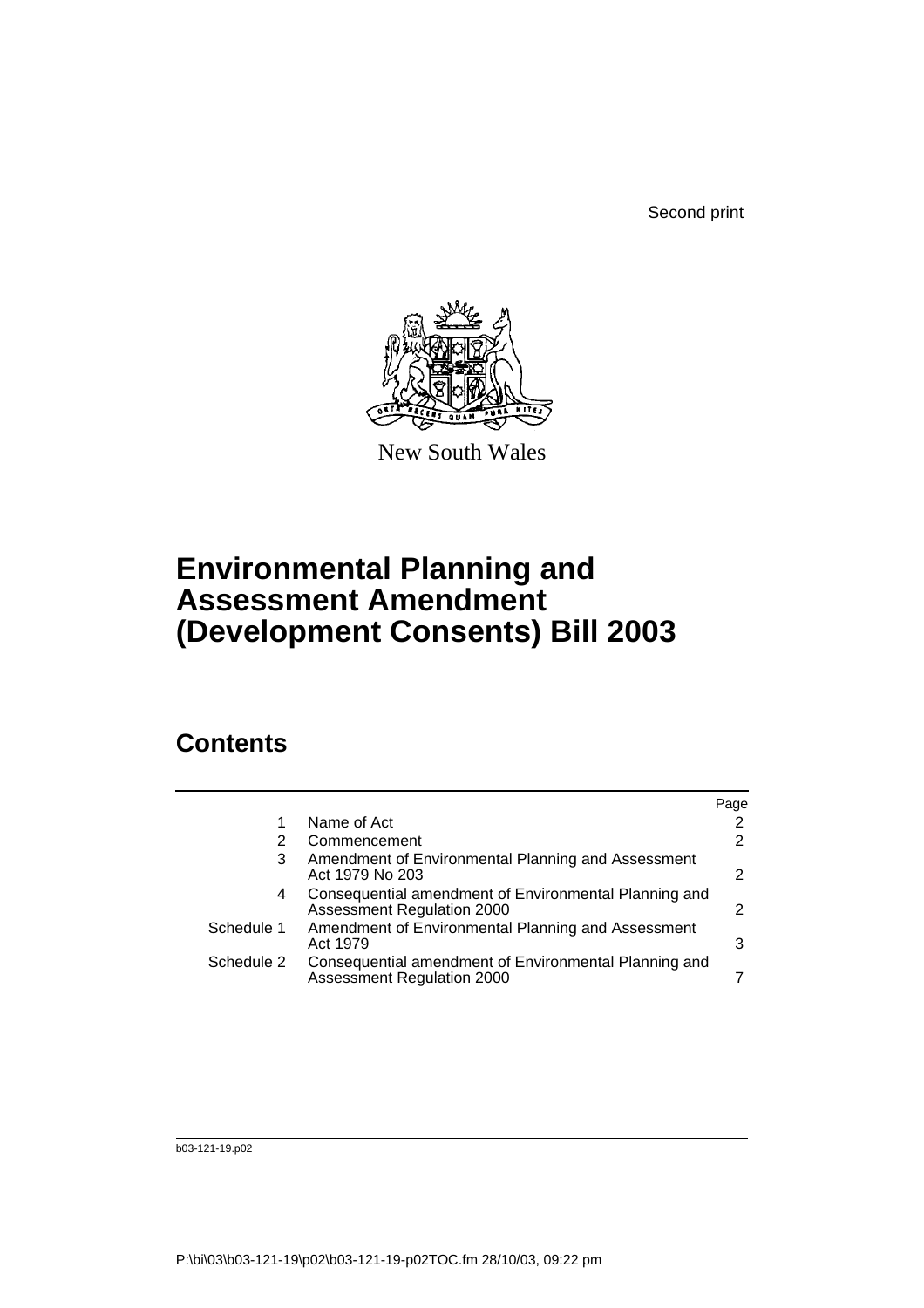**Contents** 

Page

Contents page 2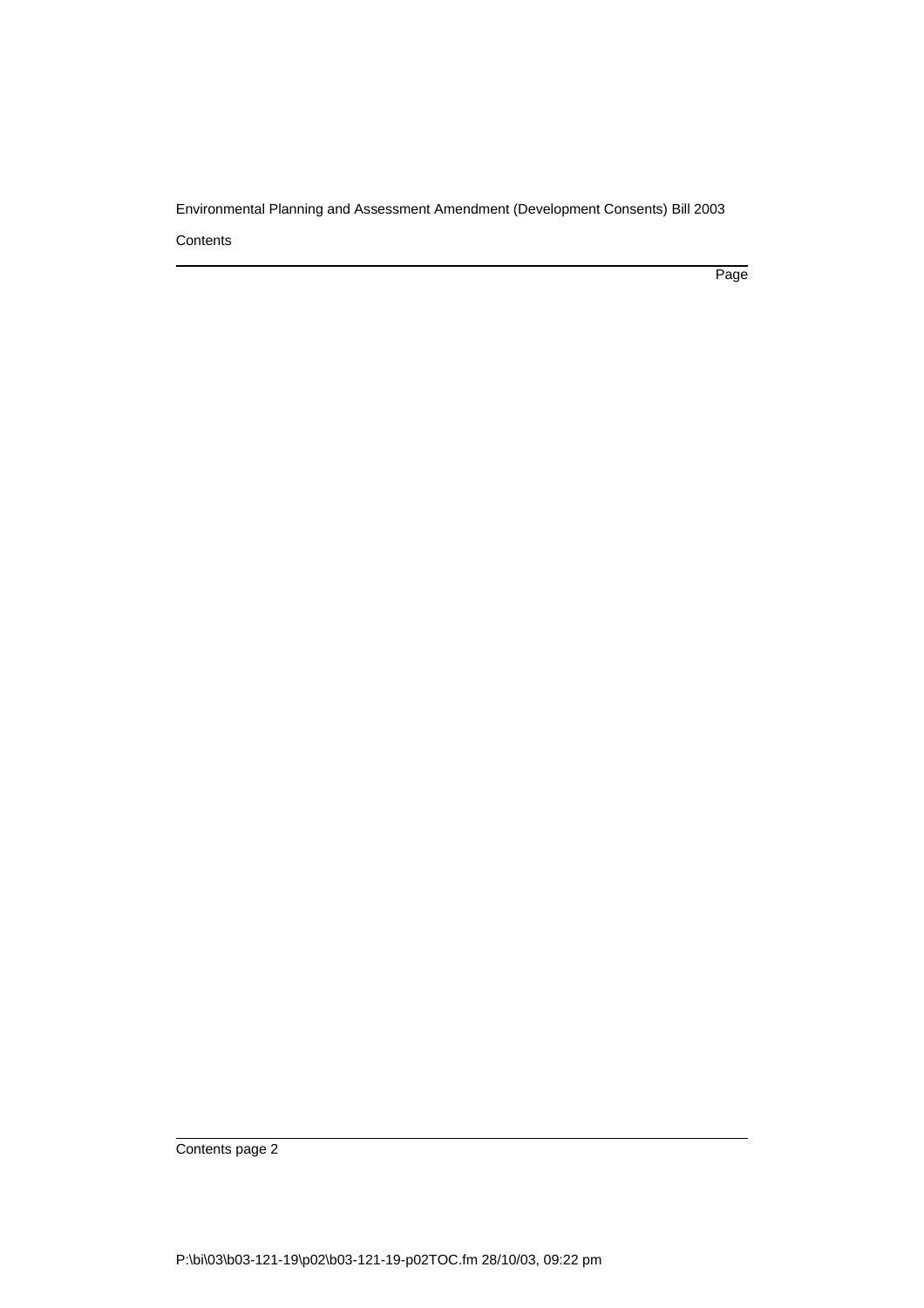*This PUBLIC BILL, originated in the LEGISLATIVE ASSEMBLY and, having this day passed, is now ready for presentation to the LEGISLATIVE COUNCIL for its concurrence.*

> *Clerk of the Legislative Assembly. Legislative Assembly,*



New South Wales

# **Environmental Planning and Assessment Amendment (Development Consents) Bill 2003**

Act No , 2003

An Act to amend the *Environmental Planning and Assessment Act 1979* to enable the lapsing period for consent to State significant development to be extended in certain circumstances; to provide for voluntary surrender of development consents; and for other purposes.

*EXAMINED*

*Chairman of Committees*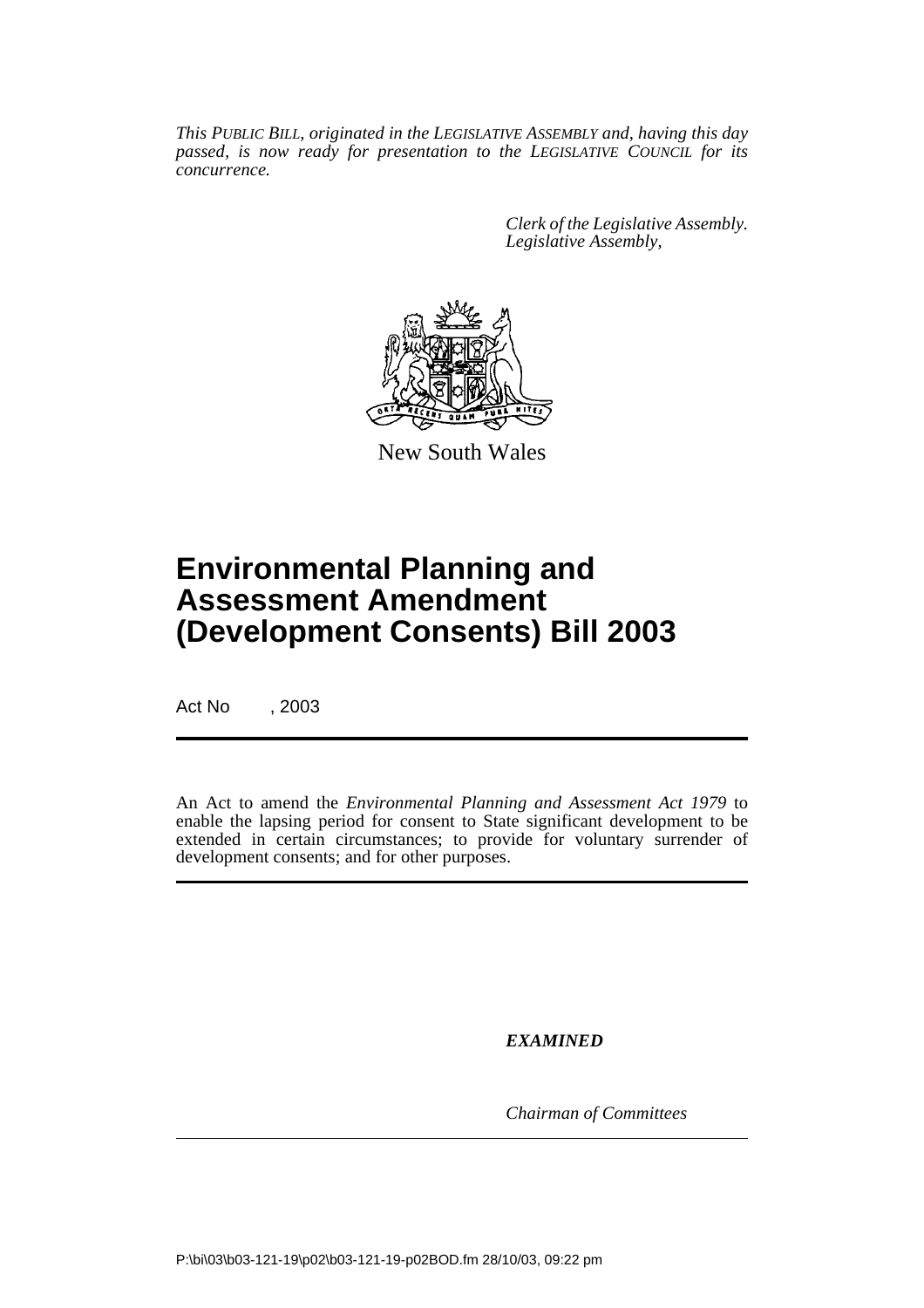|   | The Legislature of New South Wales enacts:                                                                 | 1                   |
|---|------------------------------------------------------------------------------------------------------------|---------------------|
| 1 | Name of Act                                                                                                | $\overline{2}$      |
|   | This Act is the <i>Environmental Planning and Assessment</i><br>Amendment (Development Consents) Act 2003. | 3<br>4              |
| 2 | <b>Commencement</b>                                                                                        | 5                   |
|   | This Act commences on a day or days to be appointed by<br>proclamation.                                    | 6<br>$\overline{7}$ |
| 3 | Amendment of Environmental Planning and Assessment Act 1979<br><b>No 203</b>                               | 8<br>9              |
|   | The <i>Environmental Planning and Assessment Act 1979</i> is amended<br>as set out in Schedule 1.          | 10<br>11            |
| 4 | <b>Consequential amendment of Environmental Planning and</b><br><b>Assessment Regulation 2000</b>          | 12<br>13            |
|   | The Environmental Planning and Assessment Regulation 2000 is<br>amended as set out in Schedule 2.          | 14<br>15            |
|   |                                                                                                            |                     |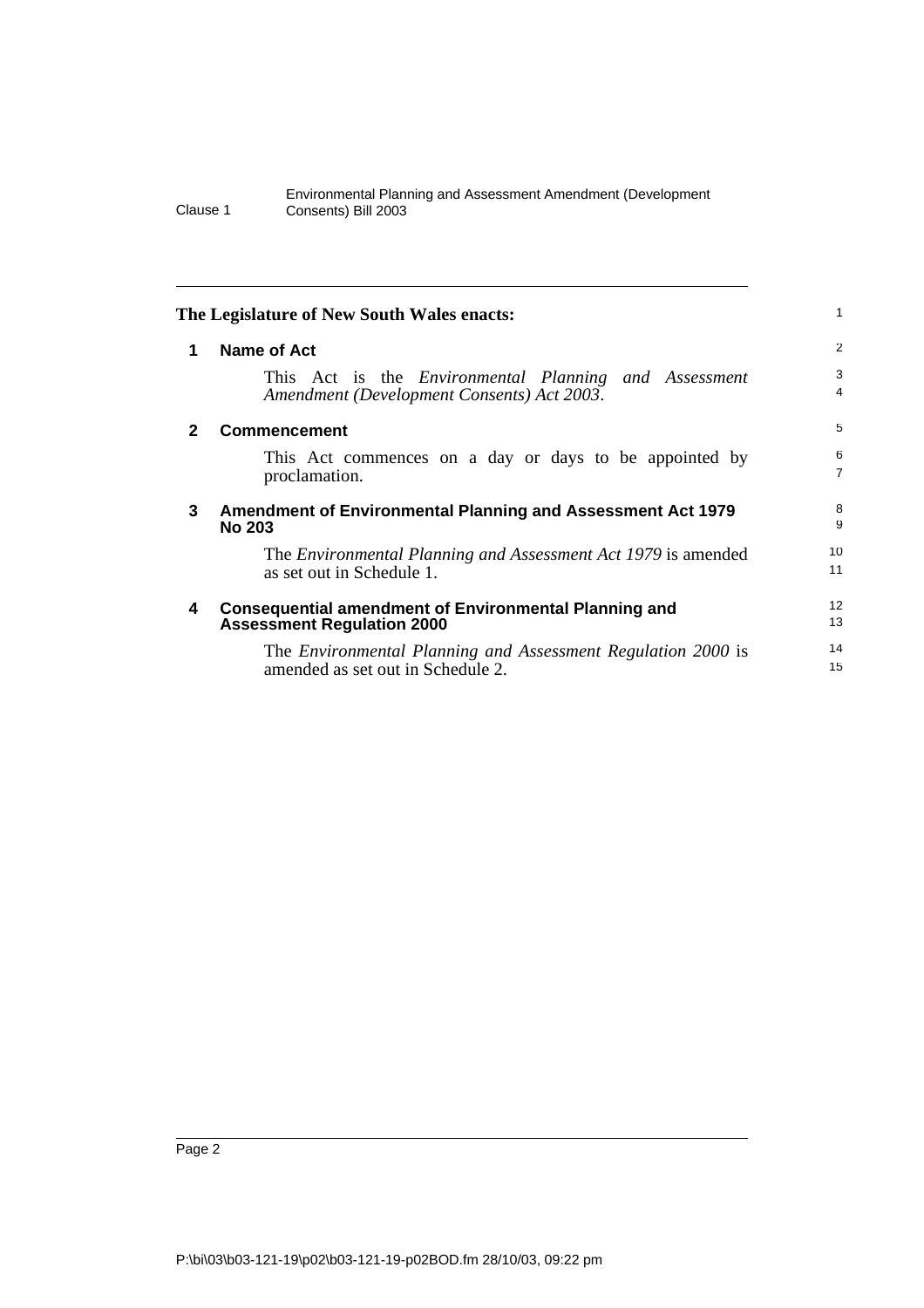Amendment of Environmental Planning and Assessment Act 1979 Schedule 1

#### **Schedule 1 Amendment of Environmental Planning and Assessment Act 1979** (Section 3) **[1] Section 95 Lapsing of consent** Omit "vary" from section 95 (2). Insert instead "reduce". **[2] Section 95 (3)** Omit "variation". Insert instead "reduction". **[3] Section 95B** Insert after section 95A: **95B Extension of lapsing period for consent for State significant development** (1) This section applies to a development consent for State significant development that: (a) is not subject to a condition under section 80 (5), and (b) is to lapse 5 years after the date from which it operates (the *lapsing period*). (2) The applicant or any other person entitled to act on a development consent to which this section applies may apply to the consent authority for one or more extensions of the lapsing period of up to  $3$  years in total. The application must be made within 12 months before the lapsing period (or the period as previously extended under this section) lapses. **Note.** The Minister is the consent authority for State significant development. (3) The application must be made in accordance with the regulations. (4) The consent authority may grant an extension if satisfied that the applicant has shown: (a) that the development consent may lapse because there is, has been or may be, delay in physically commencing building, engineering or construction work, or use, of all or part of the land to which the consent applies that arises from or is related to one or more relevant legal proceedings, and (b) that there is otherwise good cause. 1  $\overline{2}$ 3 4 5 6 7 8 9  $1<sub>0</sub>$ 11 12 13 14 15 16 17 18 19 20 21 22 23 24 25 26 27 28 29 30 31 32 33 34 35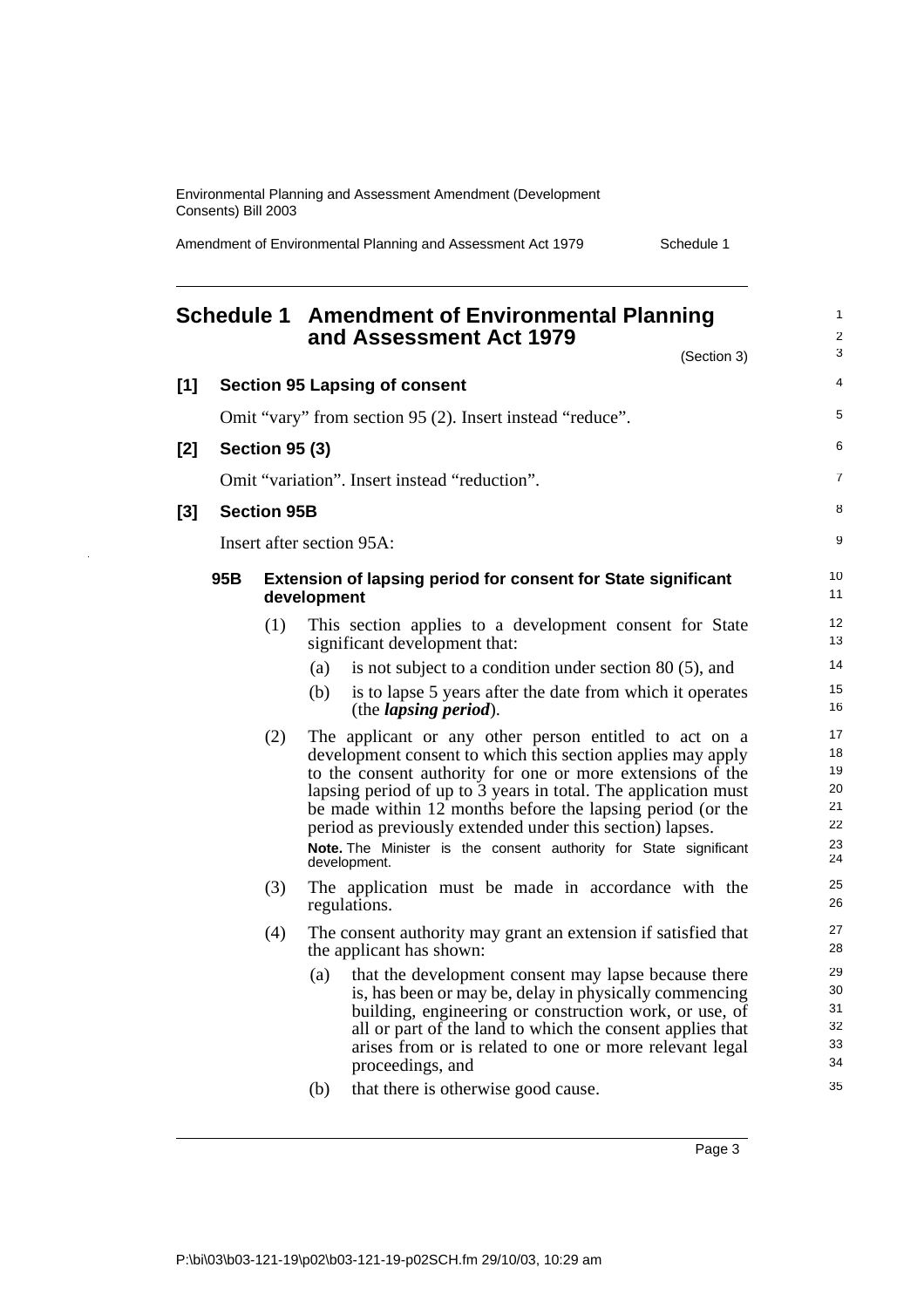| Schedule 1 | Amendment of Environmental Planning and Assessment Act 1979 |
|------------|-------------------------------------------------------------|
|            |                                                             |

(5) An extension may be for a period commensurate with the period of the delay but must not be made so as to cause the period before the development consent lapses to be longer than 8 years after the date from which the consent operates. **Note.** See section 83 for when a consent operates.

- (6) There is no appeal against the determination of an application under this section.
- (7) An extension under this section commences to run from the later of the following:
	- (a) the date on which the consent would have lapsed but for the extension,
	- (b) the date on which the consent authority grants the extension.
- (8) If an application for an extension is made in accordance with this section but the consent authority does not determine the application before the development consent lapses, the development consent concerned does not lapse but ceases to be effective until the date on which the applicant is notified of the determination.
- (9) In this section:

*ineffective legal proceeding* means a legal proceeding under this Act or any other law of this State or the Commonwealth (whether written or unwritten) that:

- (a) has been instituted but not determined, or
- (b) has been determined without the court or tribunal granting the relief (whether in whole or in part) sought by the person who instituted the proceeding or by the court or tribunal concerned dismissing the proceeding.

*relevant legal proceeding*, in relation to land to which a development consent applies, means an ineffective legal proceeding:

- (a) in which relief was sought with respect to work to be carried out on, use of or any other activity on the land or any claim or right in respect of a native title right or interest in the land, and
- (b) that was commenced, whether before or after the commencement of this section, by a person other than the applicant or any other person entitled to act on the consent.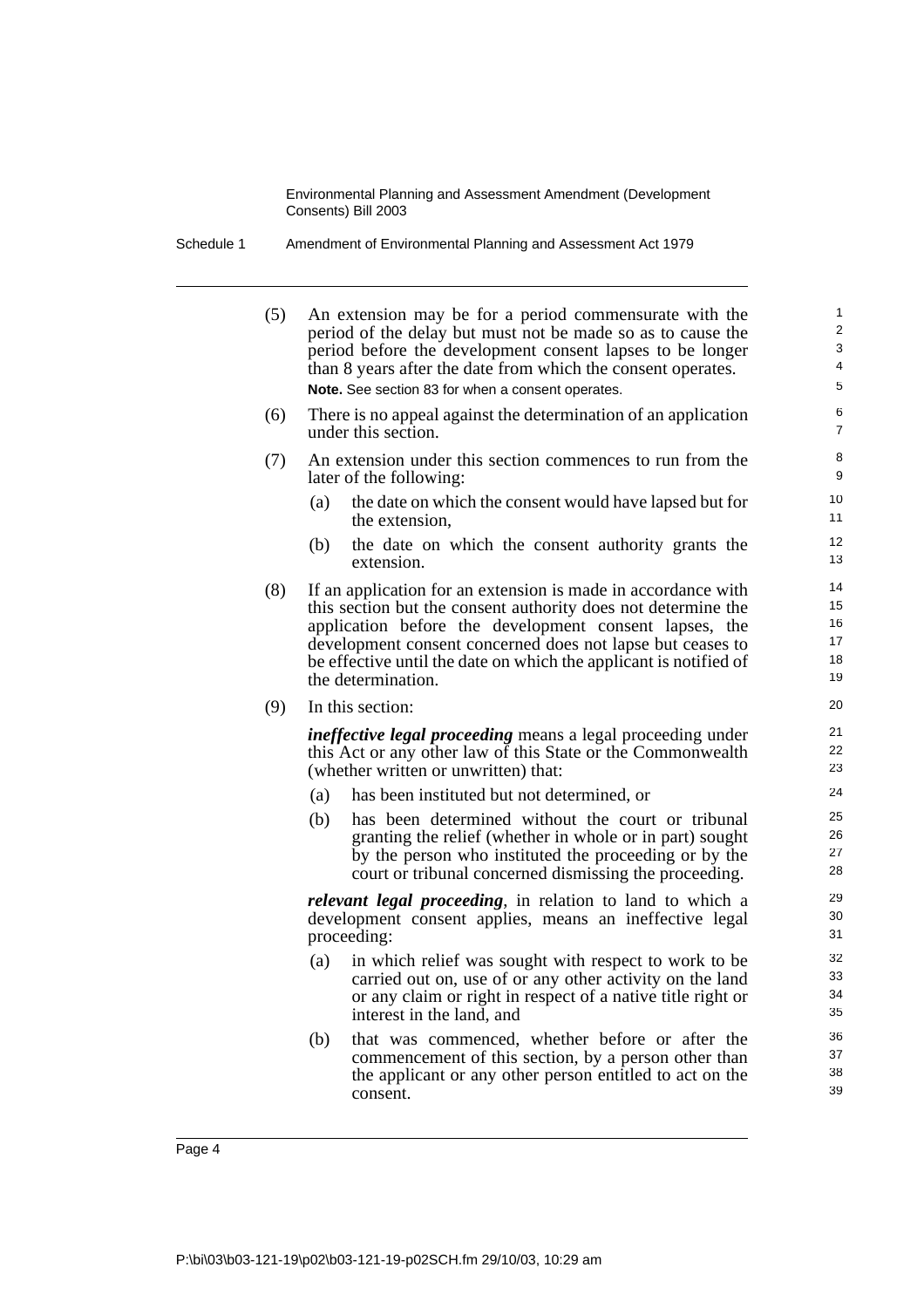| Amendment of Environmental Planning and Assessment Act 1979 |  |
|-------------------------------------------------------------|--|
|                                                             |  |

Schedule 1

| [4] |      | <b>Section 104A</b> |                                                                                                                                                                                                                                                                                                                                               | 1                                      |
|-----|------|---------------------|-----------------------------------------------------------------------------------------------------------------------------------------------------------------------------------------------------------------------------------------------------------------------------------------------------------------------------------------------|----------------------------------------|
|     |      |                     | Insert after section 104:                                                                                                                                                                                                                                                                                                                     | $\overline{c}$                         |
|     | 104A |                     | Voluntary surrender of development consent                                                                                                                                                                                                                                                                                                    | 3                                      |
|     |      | (1)                 | A development consent may be surrendered, subject to and in<br>accordance with the regulations, by any person entitled to act<br>on the consent.                                                                                                                                                                                              | 4<br>5<br>6                            |
|     |      | (2)                 | A development consent may be surrendered under this section<br>even if, on the making of an appeal under section 97 or 98, the<br>consent has ceased to be, or does not become, effective as<br>referred to in section $83(2)$ .                                                                                                              | 7<br>8<br>9<br>10                      |
| [5] |      |                     | Schedule 6 Savings, transitional and other provisions                                                                                                                                                                                                                                                                                         | 11                                     |
|     |      |                     | Insert at the end of clause $1(1)$ :                                                                                                                                                                                                                                                                                                          | 12                                     |
|     |      |                     | Environmental Planning and Assessment Amendment<br>(Development Consents) Act 2003                                                                                                                                                                                                                                                            | 13<br>14                               |
| [6] |      |                     | Schedule 6, Part 14                                                                                                                                                                                                                                                                                                                           | 15                                     |
|     |      |                     | Insert after clause 63:                                                                                                                                                                                                                                                                                                                       | 16                                     |
|     |      | Part 14             | <b>Environmental Planning and</b><br><b>Assessment Amendment (Development</b><br><b>Consents) Act 2003</b>                                                                                                                                                                                                                                    | 17<br>18<br>19                         |
|     | 64   |                     | Lapsing of development consents for State significant<br>development                                                                                                                                                                                                                                                                          | 20<br>21                               |
|     |      |                     | Section 95B, as inserted by the <i>Environmental Planning and</i><br>Assessment Amendment (Development Consents) Act 2003,<br>extends to the following:                                                                                                                                                                                       | 22<br>23<br>24                         |
|     |      |                     | any development consent granted pursuant to State<br>(a)<br>Environmental Planning Policy No 34—Major<br>Employment-Generating Industrial Development, or<br>State Environmental Planning Policy No 48-Major<br>Putrescible Landfill Sites, that was determined after 1<br>July 1998 by the operation of clause 18 or 19 of this<br>Schedule, | 25<br>26<br>27<br>28<br>29<br>30<br>31 |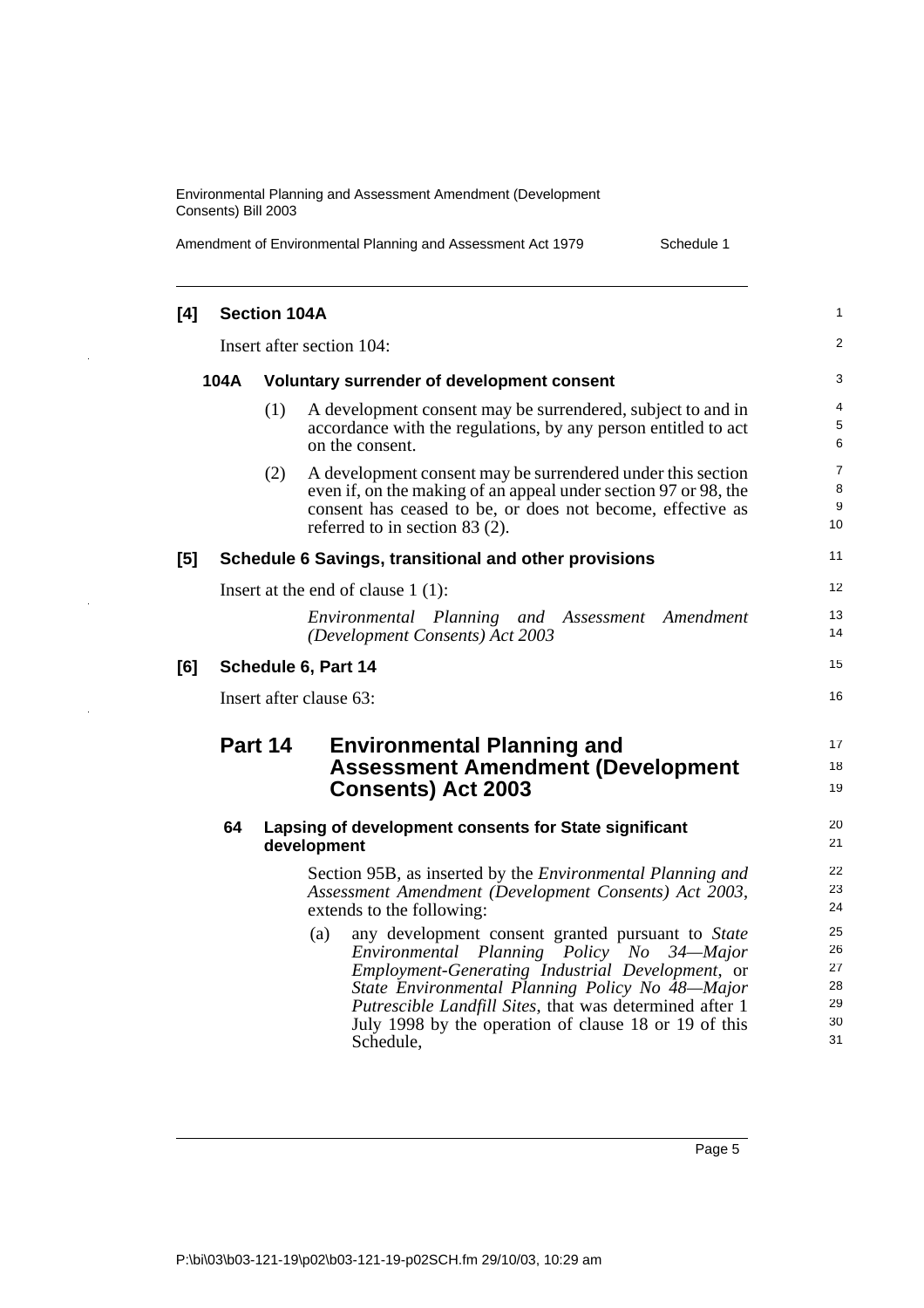Schedule 1 Amendment of Environmental Planning and Assessment Act 1979

| (b) | any consent granted in response to an application for              |
|-----|--------------------------------------------------------------------|
|     | consent to State significant development made before,              |
|     | but not finally determined on, the commencement of<br>this clause. |

## **65 Voluntary surrender of development consents**

Section 104A, as inserted by the *Environmental Planning and* extends to a development consent granted before the commencement of the section.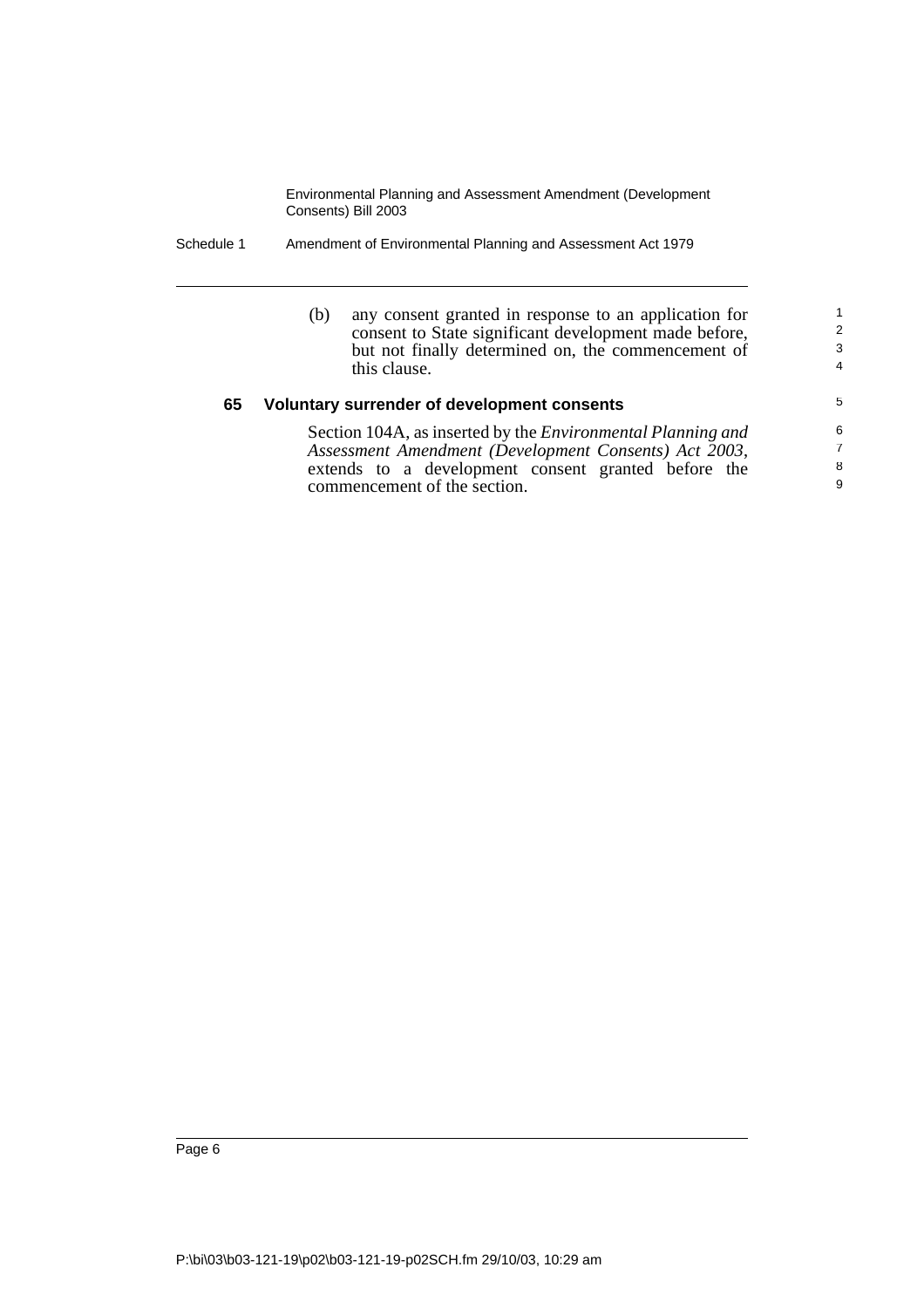Consequential amendment of Environmental Planning and Assessment Regulation 2000 Schedule 2

# **Schedule 2 Consequential amendment of Environmental Planning and Assessment Regulation 2000**

(Section 4)

7 8  $\alpha$ 

## **[1] Clause 97 Modification or surrender of development consent or existing use right**

Insert "referred to in subclause (1)" after "surrender of a development consent or existing use right" in clause 97 (2).

## **[2] Clause 97 (3) and (4)**

Insert after clause 97 (2):

- (3) A notice of voluntary surrender of a development consent, as referred to in section 104A of the Act, is to be given to the consent authority and is to include the following information:
	- (a) the name and address of the person by whom the notice is given,
	- (b) the address, and formal particulars of title, of the land to which the consent relates,
	- (c) a description of the development consent to be surrendered,
	- (d) if the person giving the notice is not the owner of the land, a statement signed by the owner of the land to the effect that the owner consents to the surrender of the consent,
	- (e) if development has commenced to be carried out in accordance with the consent—a statement setting out the circumstances that indicate:
		- (i) that so much of the development as has been carried out has been carried out in compliance with any condition of the consent, or any agreement with the consent authority relating to the consent, that is relevant to that part of the development, and
		- (ii) that the surrender will not have an adverse impact on any third party or the locality.